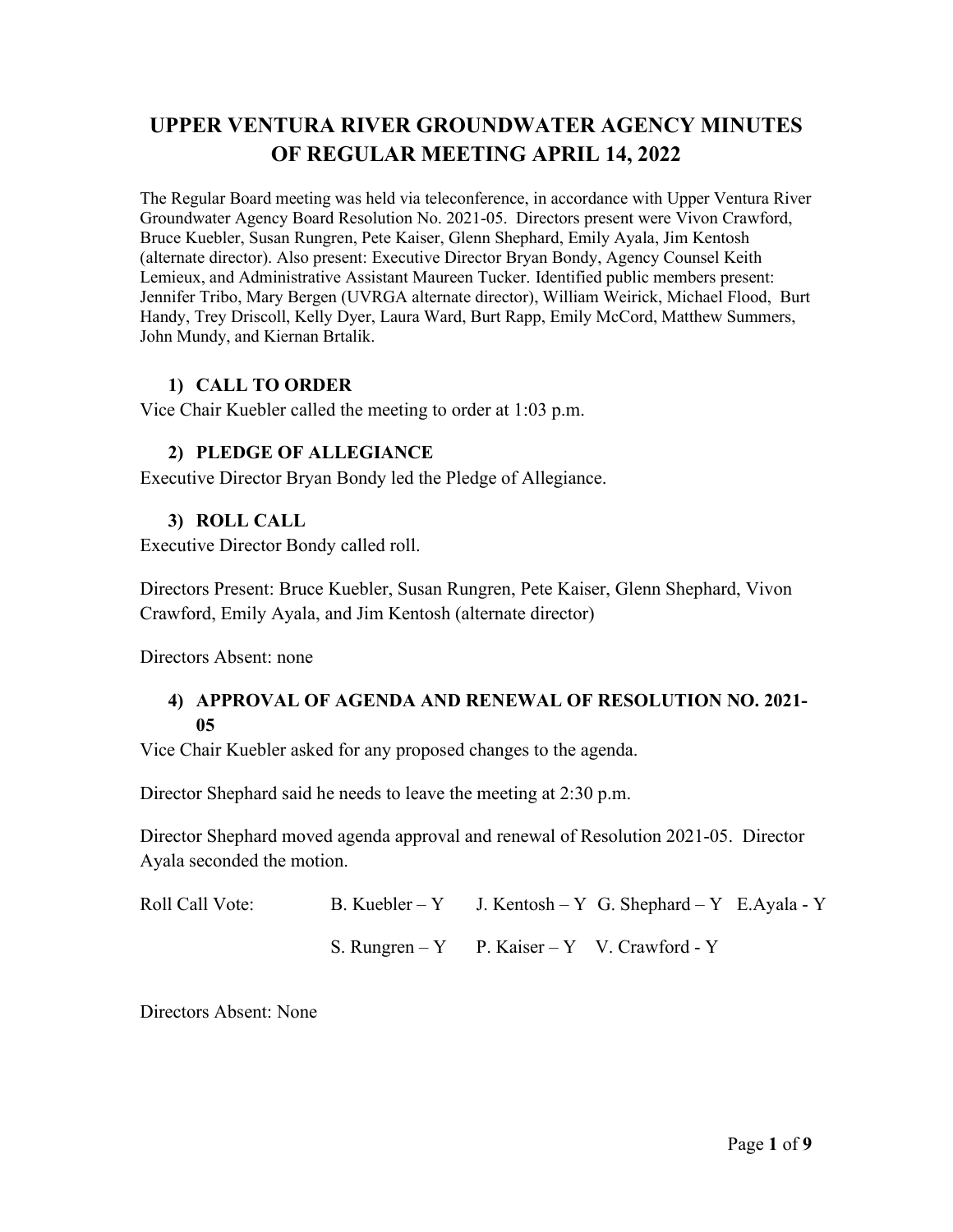### **5) PUBLIC COMMENTS ON ITEMS NOT APPEARING ON THE AGENDA**

Vice Chair Kuebler asked for public comments on items not appearing on the agenda. None were offered.

#### **6) CONSENT CALENDAR**

- a. Approve Minutes from March 10, 2022, Regular Board Meeting
- b. Approve Minutes from March 24, 2022, Special Board Meeting
- c. Approve Financial Report for March 2022
- d. Receive and File 3<sup>rd</sup> Quarter Budget Report

Vice Chair Kuebler asked if there needs to be discussion of any of the consent calendar items.

Director Kaiser moved to approve the consent calendar items. Director Shephard seconded the motion.

| Roll Call Vote: | B. Kuebler – Y J. Kentosh - Y G. Shephard – Y E. Ayala - Y |  |  |
|-----------------|------------------------------------------------------------|--|--|
|                 | S. Rungren – Y P. Kaiser – Y V. Crawford – Y               |  |  |

Directors Absent: None

### **7) DIRECTORS ANNOUNCEMENTS**

a. Directors may provide oral report on items note appearing on the agenda.

| Director Crawford: | No report.                                                                                                                                                      |
|--------------------|-----------------------------------------------------------------------------------------------------------------------------------------------------------------|
| Director Kuebler:  | No report.                                                                                                                                                      |
| Director Rungren:  | Director Rungren announced that she will be retiring at the end<br>of May. The City of Ventura will identify its new UVRGA<br>director before the June meeting. |
| Director Shephard: | No report.                                                                                                                                                      |
| Director Kaiser:   | No report.                                                                                                                                                      |
| Director Ayala:    | No report.                                                                                                                                                      |
| Director Kentosh:  | No report.                                                                                                                                                      |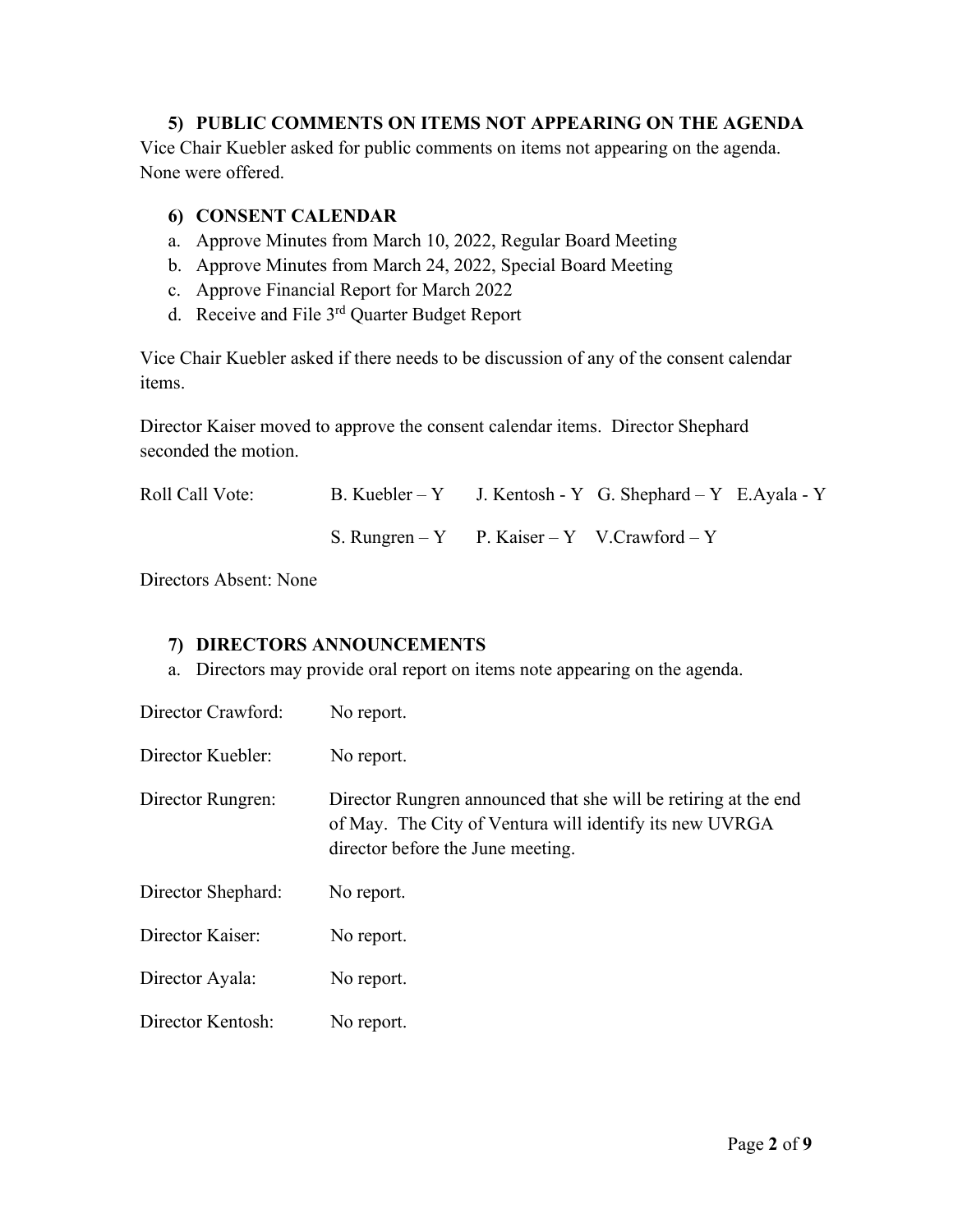## **8) EXECUTIVE DIRECTOR'S REPORT**

Executive Director Bondy reported on Agency matters since the last Board meeting and reviewed correspondence for a Public Records Act request from Ojai Valley News, correspondence with Ojai Valley Land Conservancy (OVLC) regarding GSP comments, and a letter sent to the State Water Resources Control Board concerning model documentation report comments.

Director Ayala asked questions about the well monitoring on Burnham Road. Executive Director Bryan Bondy said that staff has been in communication with the owner and is evaluating options.

Director Crawford explained why OVLC did not comment on the draft GSP and will be commenting to the Department of Water Resources. Director Crawford hopes she can improve outreach to environmental stakeholders now that she is a stakeholder director on the UVRGA Board. Vice Chair Kuebler expressed disappointment with OVLC and said he hopes communication will improve.

Public comments: none.

# **9) ADMINISTRATIVE ITEMS**

# **a. Resolution 2022-04 Honoring Diana Engle**

Executive Director Bryan Bondy reviewed the draft resolution and summarized the contributions to the Agency by former Director Diana Engle.

Board comments:

Vice Chair Kuebler stated Diana gave her heart and soul on this GSP process.

Director Rungren stated Diana was a great leader with lots of knowledge and appreciated her time and effort.

Director Shephard agreed with Vice Chair Kuebler and Director Rungren. She was technically very well versed. She led the Board through the GSP development.

Director Ayala will miss Diana's thoroughness, thoughtfulness, and scientific mind.

Director Kentosh states she was an amazing Director and will be a big loss for the Meiners Oaks Water District Board.

Director Kaiser said Director Engle did a fantastic job on the Board.

Director Kaiser moved to approve Resolution 2022-04 honoring Diana Engle. Seconded by Director Rungren.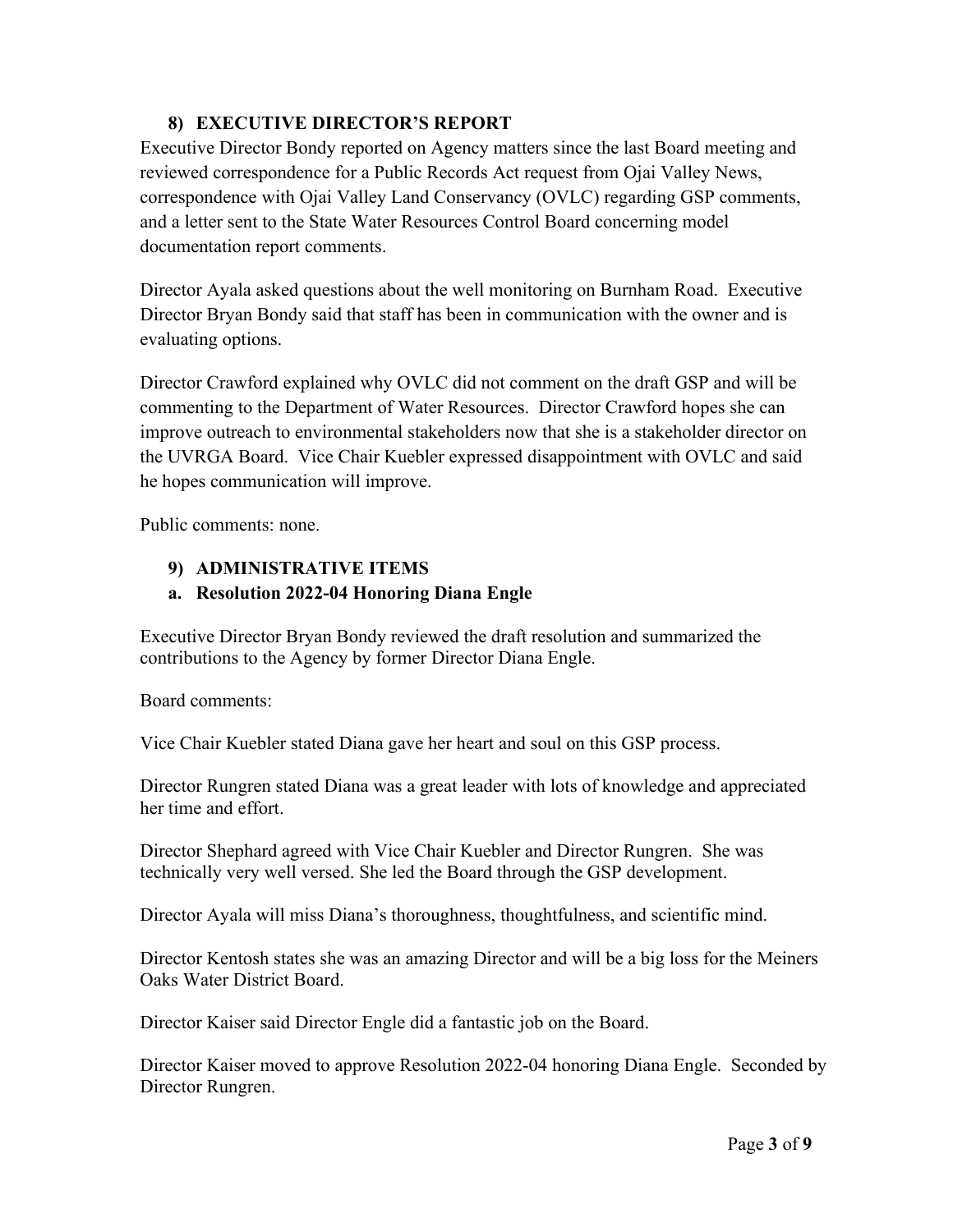| Roll Call Vote: | B. Kuebler – Y J. Kentosh – Y G. Shephard – Y E. Ayala - Y |
|-----------------|------------------------------------------------------------|
|                 | S. Rungren – Y P. Kaiser – Y V. Crawford - Y               |

Directors Absent: None

# **b. Groundwater Extraction Fee, Well Registration, Metering, and Reporting Requirements**

Executive Director Bondy gave the Board an update concerning the process for implementing the fiscal year 2022-2023 groundwater extraction fees and developing well registration, metering, and reporting requirements.

Executive Director Bondy explained that fee adoption is a two-step process. The annual budget would be adopted in May and then the fees would be based on the budget and adopted in June following a public hearing. He said there are some outstanding issues that staff and counsel need the Board's feedback on.

- 1. Member Agency invoicing. Staff proposes to bill the Member Agencies up front at the beginning of the fiscal year to address cash flow issues. No objections were voiced.
- 2. Private well invoicing. Executive Director Bondy said the Board needs to figure out how to transition in to metering by July 1, 2022. It is unreasonable to adopt a fee in June, and then ask everyone to be compliant with the forthcoming metering requirements by July  $1^{st}$ . Staff proposes to make the 2022/2023 be a transitional year, unless the well owner already has a meter installed and can meet the forthcoming metering requirements.

Director Ayala asked if the public hearing would be online or in person. She would like to reach out to the pumpers. Executive Director Bondy said it is up to the Board.

Public Comments:

Burt Handy noted a typo on page 2 of the staff report.

Regarding well registration, metering, and reporting requirements, Executive Director Bondy explained that staff proposes that UVRGA adopt an ordinance based on the Fox Canyon Groundwater Management Agency (FCGMA) rules. He said the meeting packet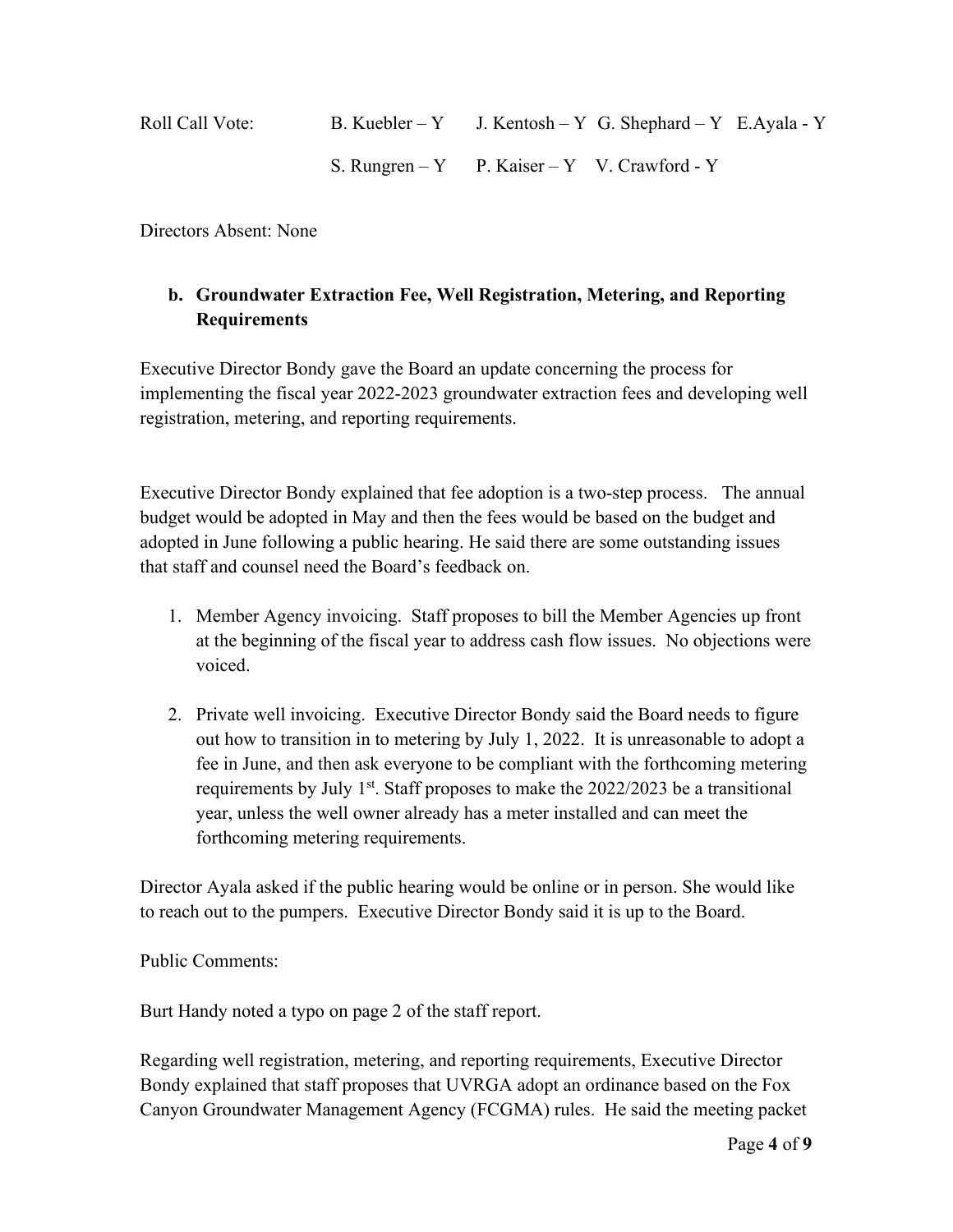includes an FCGMA ordinance and resolution that addresses the requirements and the staff report requested that the Directors review and identify any concerns.

Director Ayala proposed giving the private pumpers a one-year grace period for meter calibration and accept "uncalibrated" meter readings during that period for fee calculations. After some discussion, the Board agreed on the waiver period and that private pumper fees during fiscal year 2022/2023 would be based on meter readings regardless of calibration status, subject to a reasonableness check by the Executive Director. If a private pumper does not have a meter, the fee would be based on the 2017 extraction estimate.

Director Ayala asked about the notification requirement for meter maintenance. Executive Director Bondy clarified that it is only for planned maintenance. Director Kentosh said he is somewhat concerned about the notification requirement for planned maintenance.

Director Ayala asked about reporting – snail mail vs e-mail? Executive Director Bondy suggested accepting both, but he hopes that everyone can use e-mail. He added that it may be possible to set something up on the website, budget permitting.

Vice Chair Kuebler wants to make sure that it is clear the de minimis wells are exempted.

Director Shephard said he thinks the approach presented by staff is good and recommends combining the FCGMA ordinance and resolution into a single document.

Executive Director Bondy explained the proposed extraction reporting and fee invoicing schedule. The proposal is to require quarterly reporting of extractions, but to only bill twice a year. Quarterly reporting is necessary because SGMA reporting requirements are on a water year basis, but the Agency's fiscal year is not.

Public Comments:

No additional public comments were offered.

Executive Director Bondy said he will work with Agency Counsel to put together a draft ordinance for the May 2022 Board meeting.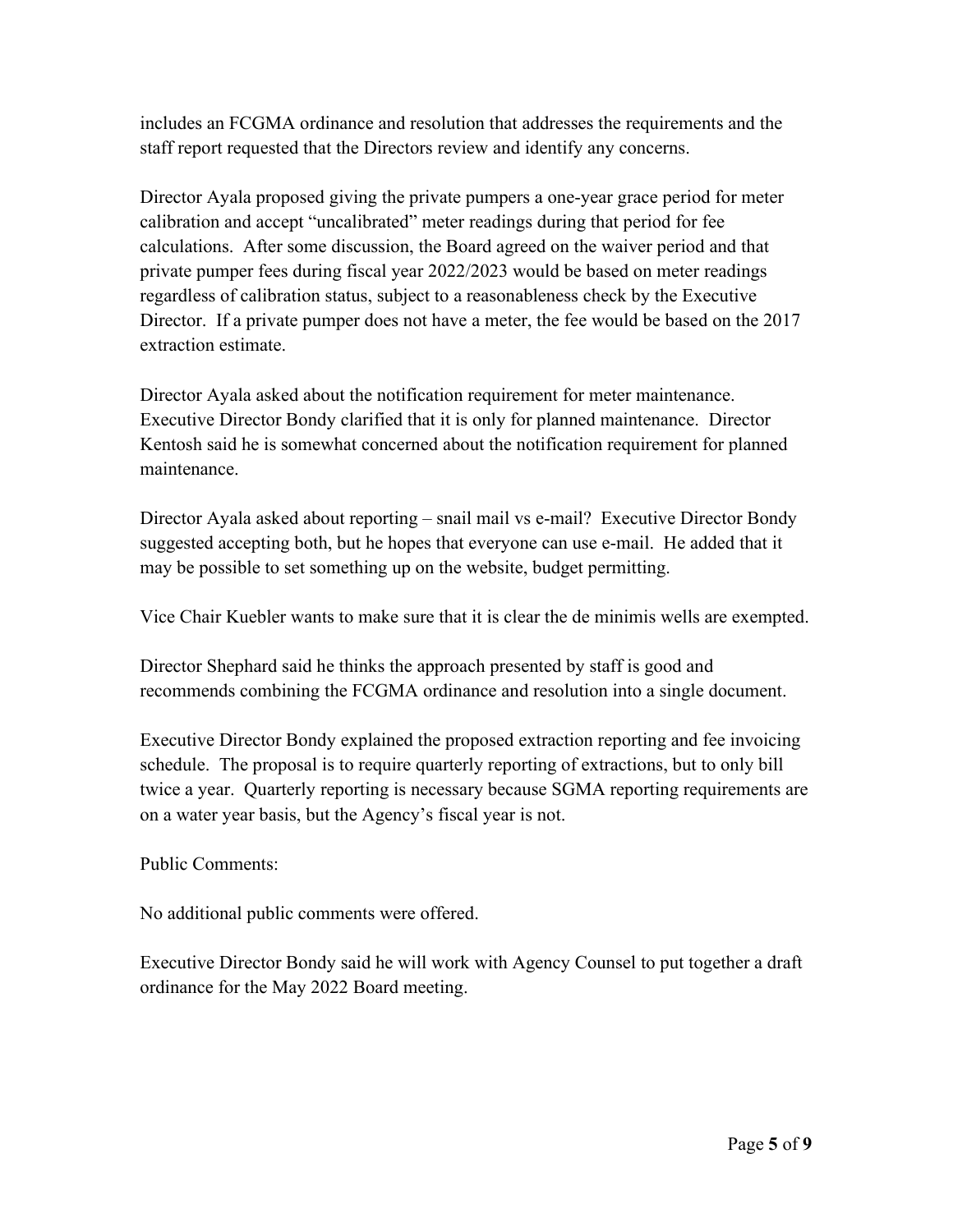# **c. City of Ojai Request to Join Upper Ventura River Groundwater Agency Joint Powers Agreement.**

Executive Director Bondy said that Staff and Agency Counsel reviewed the request and determined that the City of Ojai is eligible to become a member of the Agency. Executive Director Bondy reviewed a map showing the location of the City's boundary and sphere of influence relative the UVRGA boundary. Executive Director Bondy explained the joint powers agreement requirements for adding a member, including unanimous approval by the member agency boards and terms and conditions to be developed by the UVRGA Board. Executive Director Bondy said that the joint powers agreement does not require terms and conditions and does not provide any guidance. He said that the Board could consider terms and conditions related to financial assistance. He also suggested that the Board consider potential issues related to having an even number of directors on the Board and that the Board could discuss voting privileges. Executive Director Bondy suggested that the Board receive a presentation from Matthew Summers, City Attorney for the City of Ojai.

Mr. Summers presented a slide show a copy of which is attached to these minutes (Attachment A). Bill Weirick said the Ojai City Council has been moving in a direction of more collaboration on water issues since UVRGA was formed.

Vice Chair Kuebler called for Board member comments and questions.

Director Kaiser said the presentation was well done and believes UVRGA should collaborate with the City of Ojai. He views this request from a collaborative outreach perspective and thinks there are many beneficial aspects, including financial.

Director Kaiser asked Executive Director Bondy what the estimated costs would be for the City of Ojai to join. Executive Director Bondy it would be a relatively minor expense

Director Kaiser asked Executive Director Bondy how much each member agency pays. Executive Director Bondy did not know off the top of his head, but researched during the discussion and posted the following in the Zoom chat window:

- Casitas MWD: ~\$15K/yr
- City of Ventura: ~\$188K/yr
- Meiners Oaks Water District: ~\$43K/yr
- Ventura River Water District: ~\$68K/yr
- County of Ventura does not pay because it does not extract groundwater.

Director Kaiser asked Executive Director Bondy what the beneficial aspect would be of the City of Ojai joining the Agency. Executive Director Bondy said staff does not have an opinion on political matters.

Director Shephard said he supports the request, and an even number of board members does not concern him. He departed the meeting at 2:25pm.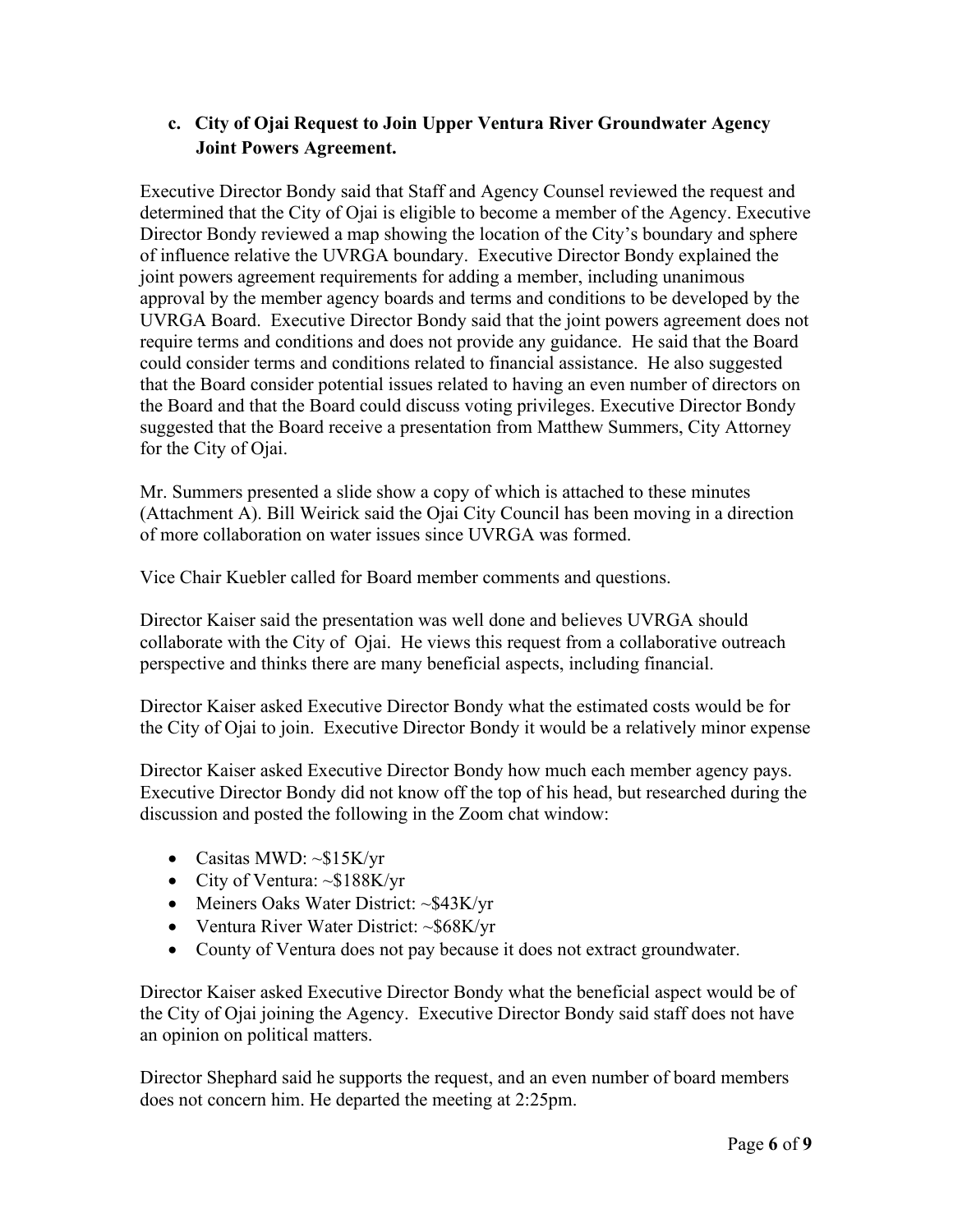Director Kentosh said he supports the request but wonders about conflict of interest related to the City's participation in the Ojai Basin Groundwater Management Agency (OBGMA). Executive Director Bondy noted that Casitas MWD is already a member of both agencies, and he is not sure it is a conflict. Agency Counsel and Matthew Summers both agreed there is no conflict of interest; they are not incompatible offices.

Director Kaiser asked why the member agency boards must approve adding a member versus their UVRGA appointees. Agency Counsel explained that the joint powers agreement is a contract and can only be amended by the contracting parties, which are the member agencies.

Director Kaiser asked who would draft the amendments? Agency counsel proposed having Matthey Summers prepare a draft for him and an ad hoc Board committee to review.

Vice Chair Kuebler said he has not seen this matter before the Ojai City Council. He said that Ventura River Water District's position is that the Ojai City Council should vote on the request before moving forward. He would like more information on the City's interests, why it wants to join, and proposed compensation.

Matthew Summers stated that the Ojai City Council voted on this matter in closed session in March 2022 and they need the terms and conditions before an open session vote will take place. He added that the adjudication case is stayed pending mediation until September. Some solutions proposed would rely on the groundwater sustainability agencies. The City of Ojai wants to join UVRGA to promote successful mediation, which is why the subject of joining UVRGA was discussed in closed session.

Director Kentosh said the City needs to sort out the terms and conditions to join and has not heard anything offered up to them yet. He shares Vice Chair Kuebler's concern regarding closed session vs. open session. He would like to consider a limitation on the City of Ojai's voting on matters that have conflict between OBGMA and UVRGA. He departed the meeting at 2:35pm.

Director Kaiser suggested having the attorneys work on the amendments.

Vice Chair Kuebler said the Board needs to develop terms and conditions.

Director Kaiser said he thinks it is wise to have the City of Ojai join.

Director Rungren suggested an ad hoc committee to develop draft terms and conditions.

Director Ayala thanked Bill Weirick for his involvement in water issues over the years and getting the City of Ojai more engaged. She would like to hear from the rest of the Ojai City Counsel in open session. She does not have an issue with the City of Ojai becoming a member and thinks it would help bring OBGMA and UVRGA together.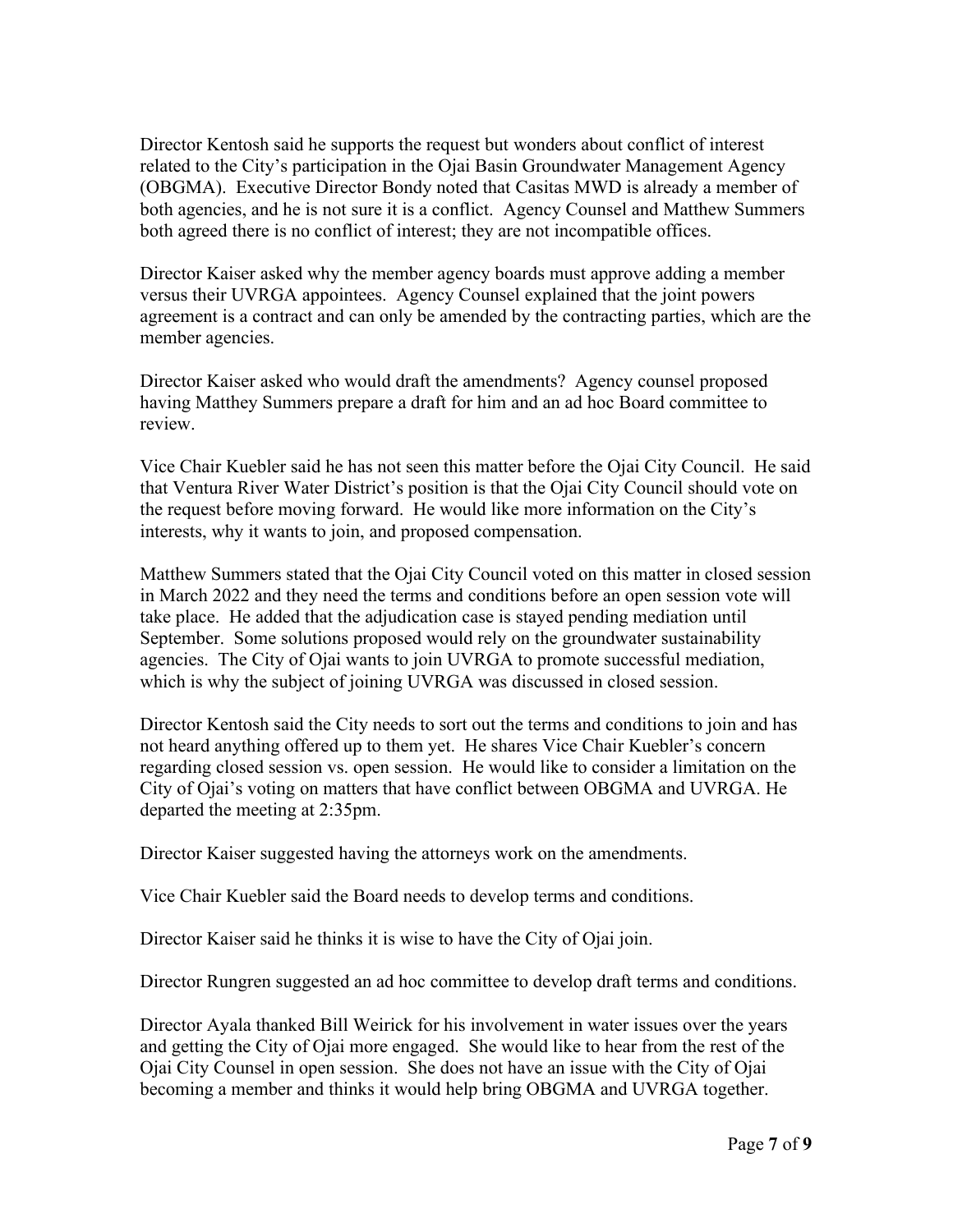Director Crawford likes the idea of having representation from more entities and would like to add the Chumash to the UVRGA Board.

Vice Chair Kuebler called for public comments from non-City of Ojai attendees. No comments were offered.

After further discussion, the Board agreed to form an ad hoc committee consisting of Directors Kaiser and Rungren to develop draft terms and conditions. Vice President Kuebler suggested including Director Kentosh if he is interested. Director Kaiser will chair the ad hoc committee.

Director Kaiser moved formation of an Ad Hoc Committee consisting of Director Kaiser and Rungren, and possibly Director Kentosh, to discuss the terms and conditions of the City of Ojai joining UVRGA and for Agency Counsel Lemieux and City Attorney Summers to discuss joint powers agreement amendments. Director Rungren seconded the motion.

| Roll Call Vote: | B. Kuebler – Y E. Ayala - Y |                                               |
|-----------------|-----------------------------|-----------------------------------------------|
|                 |                             | S. Rungren $-Y$ P. Kaiser – Y V. Crawford - Y |

Director Absent: Kentosh and Shephard

# **10) GSP IMPLEMENTATION ITEMS a. Executive Director Review of Ojai Basin Groundwater Sustainability Plan**

The Executive Director explained the scope of his Ojai Basin Groundwater Sustainability Plan (GSP) review that was requested by the Board. The scope was limited to assessing whether the GSP includes required elements under the Sustainable Groundwater Management Act for depletion of interconnected surface water and assessment of effects of the GSP on sustainable management of the Upper Ventura River Basin. He said that the detailed review findings are included in the staff report if there are any questions. He summarized the findings by saying he feels the GSP probably has some elements that do currently not meet the regulations, but OBGMA recognizes that they need to collect more data and the GSP will be updated. He said this is a path that many GSAs are on, and he is not particularly concerned about it. He said the proposed actions to address data gaps are vague and suggested that OBGSA provide more information.

Director Ayala thanked Executive Director Bondy for his review and said she is uncomfortable with sending a letter to DWR. She would rather send a letter to OBGMA. She would like to see the two agencies to work together.